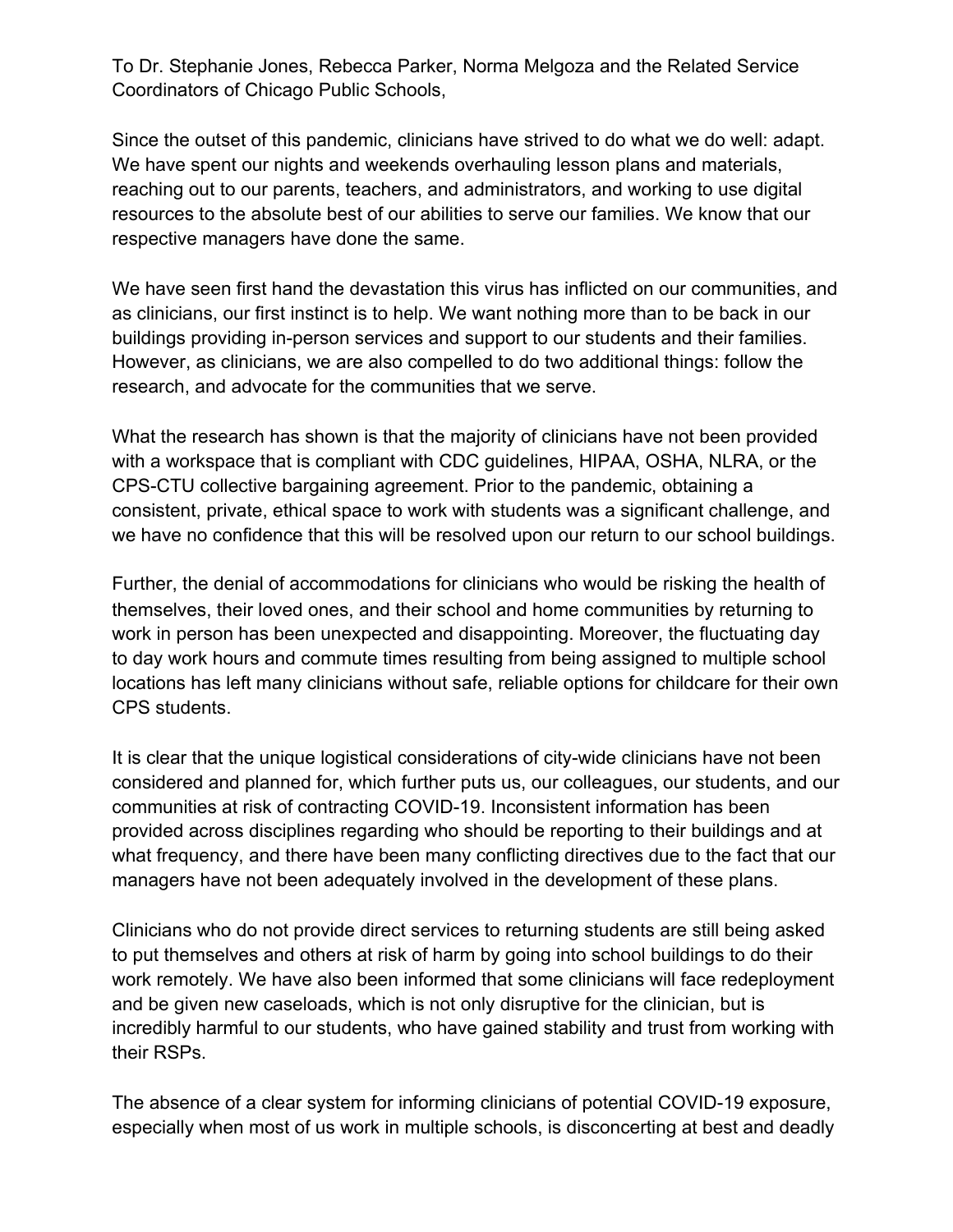at worst. We seek better guidance to ensure the safety of this district's 1,500+ clinicians and our students.

In conclusion, the purpose of this letter is to notify our managers, administrators, parents, and CPS community members that we do not feel we can safely return in person to provide safe, effective, and ethical services for our students at this time. We will continue to provide these services remotely until there is a solution that is compliant with CDC guidelines, IL OSHA laws, federal NLRA, HIPAA privacy regulations, and our CPS-CTU contract.

Loren Ketelsen Social Work Jennifer J Smith School Social Worker Dorian Turner Social worker Tiara Luckett School social worker Melony Espinoza school social worker Michelle Gaither School Social Worker Corina Vargas School Social Work Yahaira Torres Social worker Diane Brann Social Worker Evelyn Medina School Social Worker Megan Triefenbach **Social work** tara toland Social Work Allyson Marcus Social work Lamees Tlhami Raya Social worker Heather morin Social work Elizabeth Weiss School Social Worker Meegan Fleming Social Work Erin Dombrowski School social work Jenelle Harden Social Worker Nancy Zamarron School social work Rachel Becker Social Work joseph jones school social worker Cynthia Castro School Social Worker Mary Difino Social worker Amelia Tsang School Social Work Sara Leven School Social Worker Akila Sachdev Social Work Samantha Steiber School social work Helen Gualtieri Social Worker Stephanie D'Esposito Social Worker Karla Grap Social Worker Lorena Ramirez School Nurse Margaret Konrath School Psychologist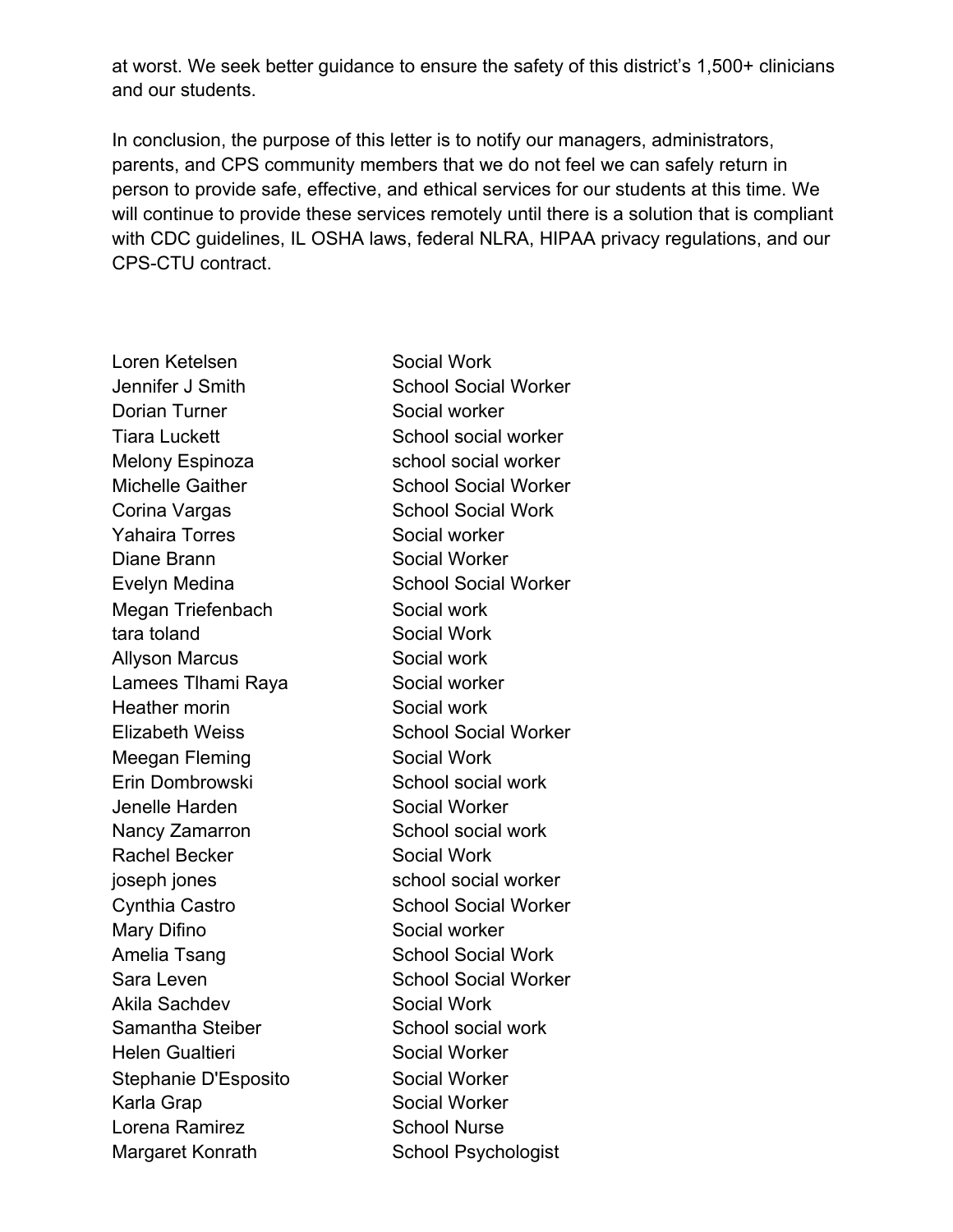Jessica Jones Social Work Gwendolyn Willert **Social Work** Rebecca Cardona Social Work Alfredo Lopez School social worker jo ann preston social work Evelyn Medina School Social Worker Alicia González-Gross Social Work Fallon Willis **Social Work** Julia Maher School Social Work Valerie Granados **Social work** Ashley Barba Social work Bessie Tsitsopoulos Social worker Agnes Kowalewicz **Social Work** Kirstie Shanley **OT** Gloria Mojarro Social Work Erin Dudley School Psychologist Erica Mathews School Psychologist Maureen Swift **Communist** Occupational Therapist Megan Koren **come contract of the Megan Koren** occupational therapy Regina Sands School psychologist Erica Mathews School Psychologist Caroline Craig School Psychologist Maureen Swift **Communist** Occupational Therapist Erin Dudley School Psychologist Maureen Swift **Communist** Occupational Therapist Andrea Williamson LPN Ebony Morgan Certified School Nurse Tecoma Hill **Nurse** Amber Bradford Nursing Patricia Sanders-Hayes Nursing Emma Manning CSN Sabrina Coulter **LPN** Sandra Beck Nurse Donna L. Garrett-Loury Certified School Nurse Tiffany Eschmann Nursing Songbee Kim Health Services Nurse Chassidy Jenkins Nursing Juanita Robinson Speech Karen Jones Speech Janet Clark Nursing Meagan Goss **Health Service Nurse** Colleen Dalton School Nurse

Jennifer Kautz School Psychologist Janine Taylor SCHOOL SOCIAL WORKER Brandi Neuberg Speech language pathologist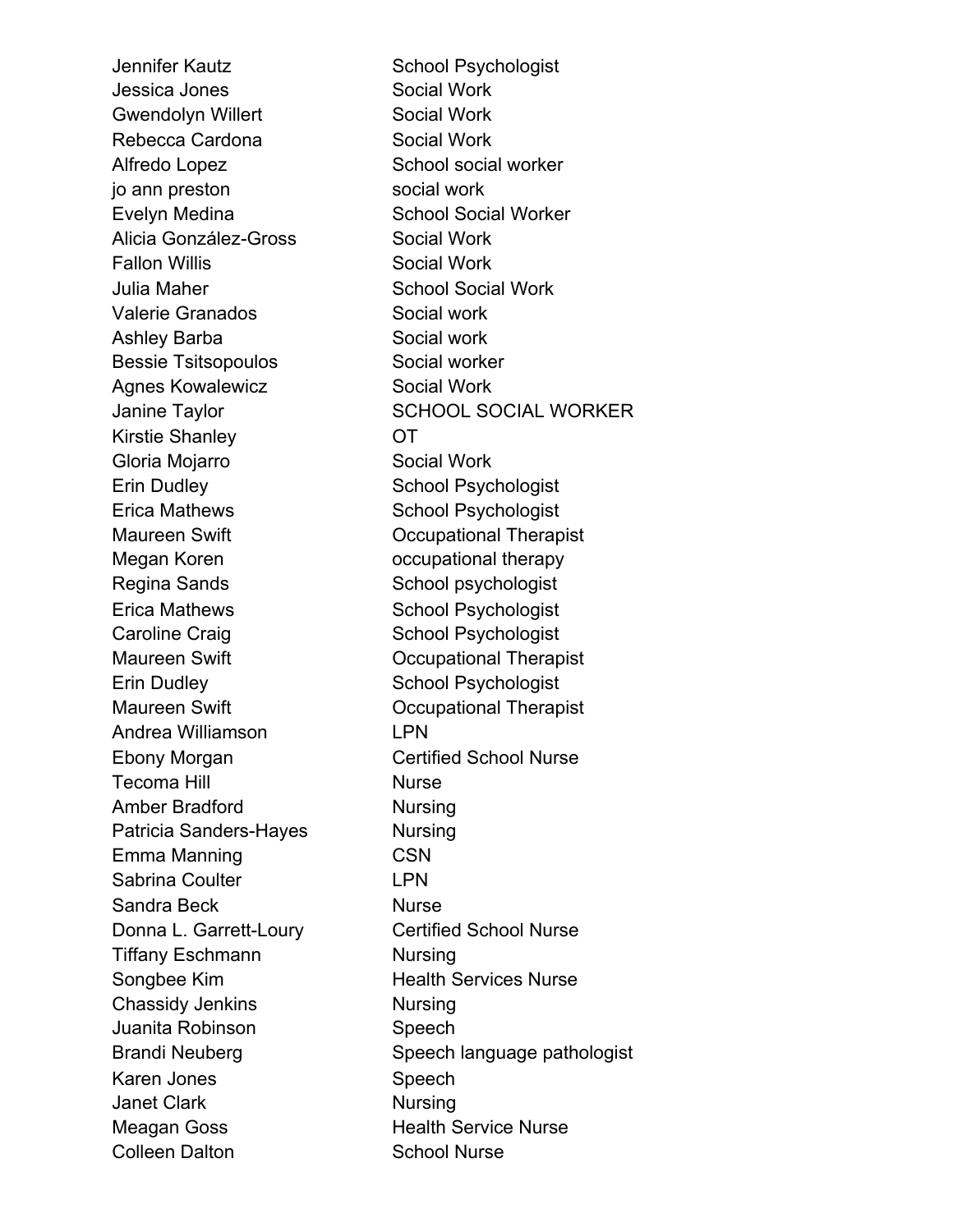Marquisha Willis, RN, Nursing Brad Wildi **OT** Christina Scelsa RN, CSN Mel Rivkin School Social Work Julia Maher **School Social Work** Corina Vargas School Social Work Emily Monnelly **Social Work** Nancy Zamarron Social work Akila Sachdev Social work Sara Leven School Social Worker Christine Tvedt School Social Worker Christine Blust Nursing Dorian Turner Social worker Yolanda Burgess Social Work Megan Pacente Nursing Kirsten Winston Social Worker Gina La Ruffa **Communist Contract Communist Communist Communist Communist Communist Communist Communist Communist Communist Communist Communist Communist Communist Communist Communist Communist Communist Communist Communis** BERYL ROSS-Randall Nursing Archna Bhondwe **OT** Carolina Juarez-Hill Social Worker Jennifer Senecal OT Hannah smookler **OT** Phoebe Jerousek OT Jae yoon Lim Occupational Therapist Amber Shannon-Adams OT Ashley Vera Hijazi **Computer Computer Computer** Occupational Therapy Margaret Sompolski Occupational therapy Christine Tvedt School Social Worker Anissa Patel OT Starlynda Young **COCCASIONAL COCCASIONAL Therapy** Margaret Ramir Nursing Margaret Sompolski Occupational therapy Leigh Nevels **Communist** Occupational Therapist Jeffrey Puryear Occupational Therapist Iman Matthews **HSN** Emily Dunleavy Occupational therapist Paula Clark **December 19 Contract Clark** Occupational Therapy Jennie Jackson Occupational Therapy Kayla Yurick School Social Work Vera Ratner Social Work Brandon Larrow Occupational Therapy Lauren Kilcommons Psychology Mary Beuckelaere Social Worker Vanessa Rodriguez Social worker Molly Hirsch School psychologist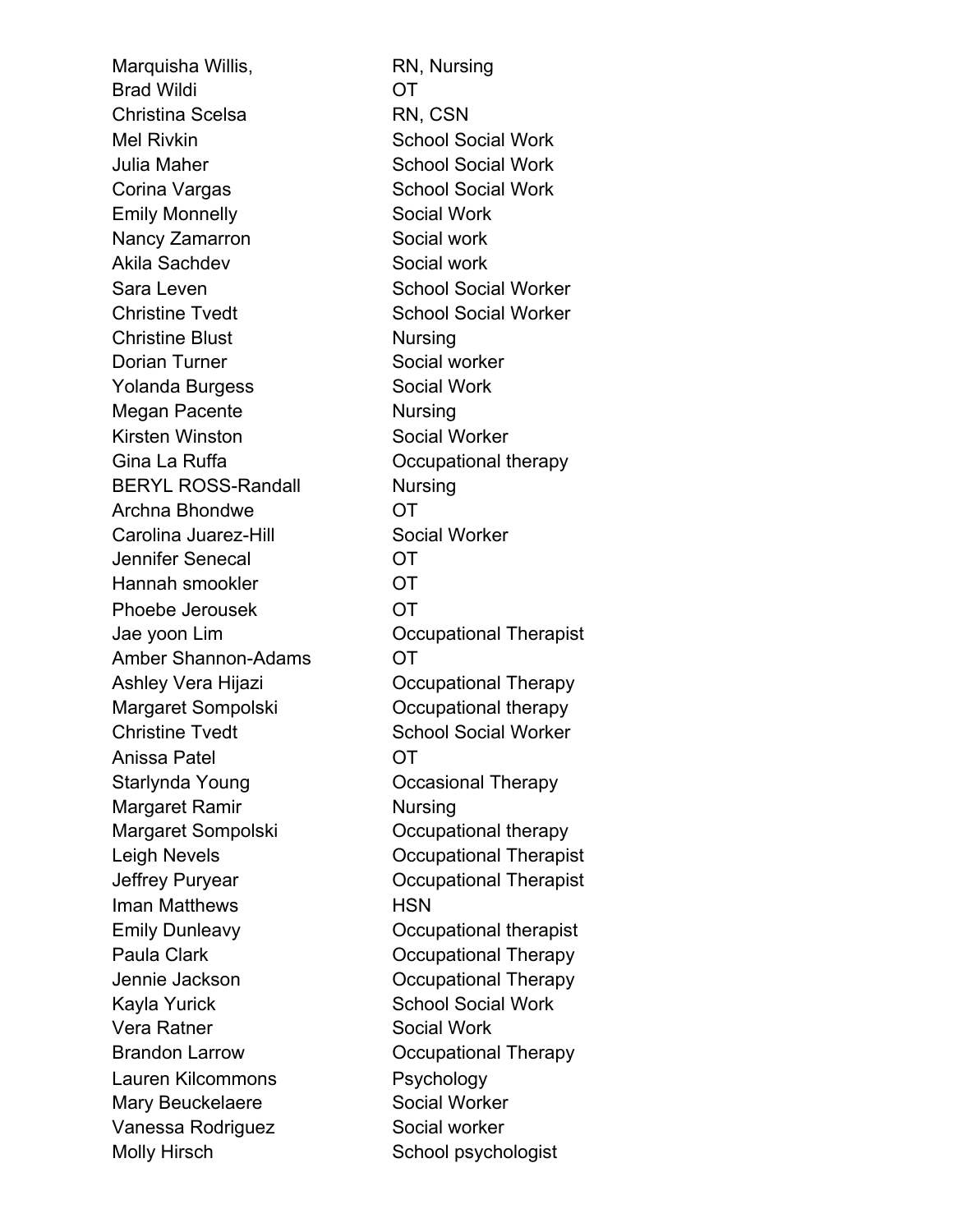Marissa McCormack Speech-language Pathology Erin Brown Speech pathologist Alisen Surbey **Psych** Kourtney Mraz Cocupational therapy Emily Schumacher Psychology Anita Barraza **Disk Communist Communist Communist Communist Communist Communist Communist Communist Communist Communist Communist Communist Communist Communist Communist Communist Communist Communist Communist Communist Co** Alyssa Rodriguez **Social Work** Sarah Bixler **OT** Toi Davis Occupational therapy Stefanie Irmen **OT** Marie Joseph **Occupational Therapy** Sara Vail Sara Vail School social work Maya Rodriguez **Certified school nurse** Dana Rosales **Health Service Nurse** Alicia Rodriguez-Bravo School social worker Janice DeChalus Nursing Christine Blust Nursing Xujie Tan **HSN** Yolanda Burgess Social Work Sara McNally Social Work Nancy Reynolds **OT** Estefania Rosas Psychologist Patricia Roberts School Nurse Dana Rosales **Health Service Nurse** Andreina Melesio **Health Service Nurse** Andy Rader **OT** Ashley Vera Hijazi Occupational Therapy David Johnson **OT** Monica Ortiz **Social Worker** Jeanette Carlisle Occupational Therapy Nikeisha Salas LPN Yositara Almeida School Psychologist Jenelle Harden Social Work Anna Holod **Communist Communist Communist Communist Communist Communist Communist Communist Communist Communist Communist Communist Communist Communist Communist Communist Communist Communist Communist Communist Communist** Sara Sutton Social Worker

Rochelle Smith **Communist** Occupational Therapist Arlene Buford-Hines Occupational Therapist Arielle Ramirez **Communist Communist Arielle Ramirez** Occupational Therapy Practitioner Alma Garcia Occupational Therapist Tasha Bond Occupational Therapist Arielle Ramirez **Communist Communist Arielle Ramirez** Occupational Therapy Practitioner Tasha Bond Occupational Therapist Melissa G Tomaka **C** Cocupational Therapist Kim Johnson **Communist** Occupational Therapist Esther Ayzenberg Speech Language Pathologist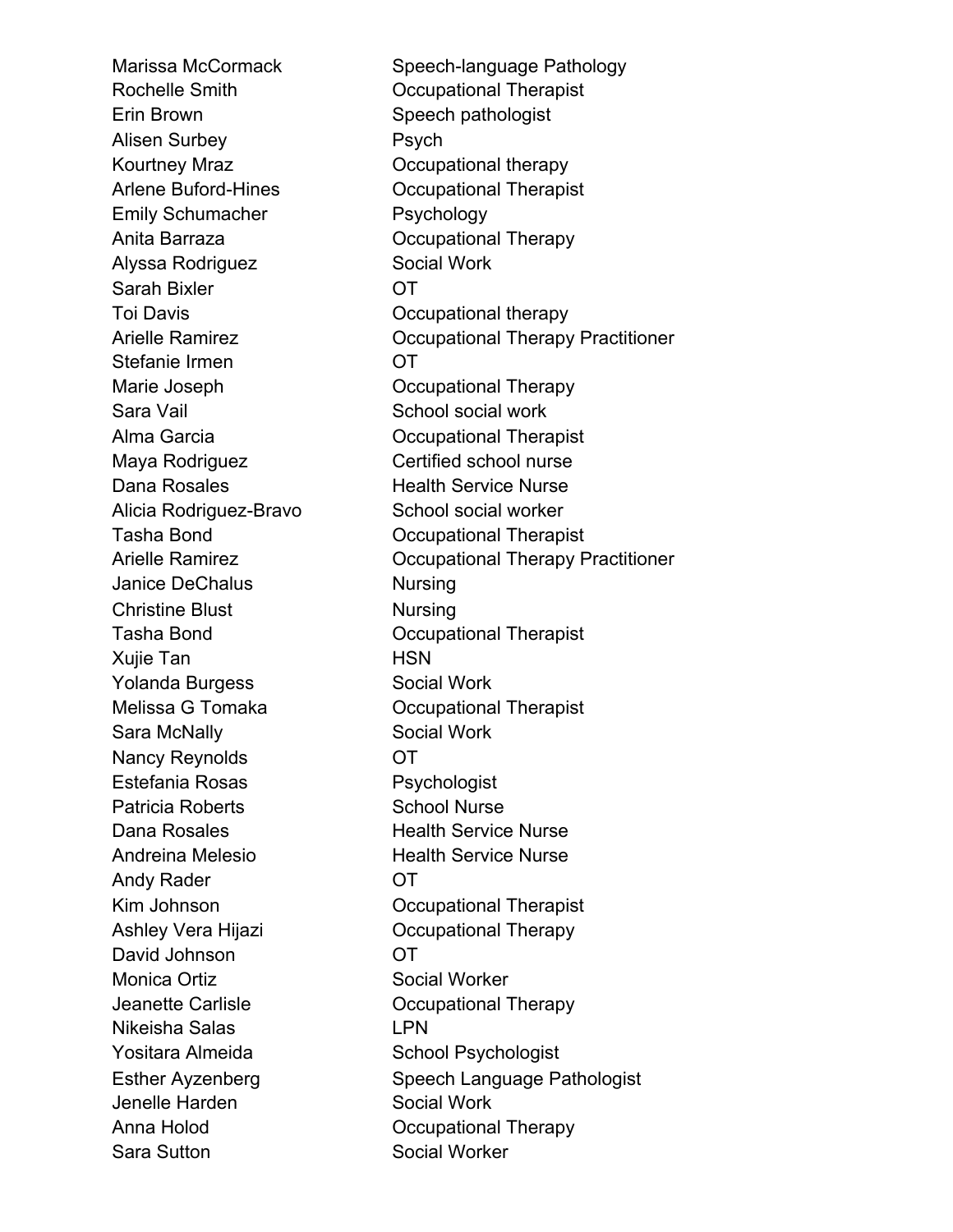Andrea Alter **Physical Therapist** Donita Williams Nursing Miguel Angel Cortes Social Work Elena Godinez **OT** Mary Gende Social Work Kim Johnson **Communist** Occupational Therapist Savannah Ortiz School social worker Hannah smookler **OT** Katherine Whitaker Nursing Akila Sachdev Social work Kim Johnson **Communist** Occupational Therapist Sydney James School Social Worker Rhonda Rutherford Psychology Sydney James School Social Worker Sara Sutton Social Worker Chiquita Agusto School Social Worker Alicia Padilla OT Jackelyn Jones OT Sarah McFadden CSN Katherine Whitaker Nursing Shavonne Grant CSN Sara Vail **Sara Vail** School social work Danielle Mason **HSN** Megan Pacente Health Service Nurse Erin Koegler SLP Sara Sutton Social Worker Kimberly Dearth **nurse** Michael Neary SLP Ellen C. Ryan School Psychologist Catrina Hughes SLP Jennifer Jackson Laurent Speech Pathologist Miranda Fanella Social Work Genevieve Kelley **Nursing** Sandra Beck Nurse Jakub Faron Social Work Katelin Hanisch SLP Michael Neary SLP Sandra Beck Nurse

Talythnia Forbes Speech-language pathologist Katelyn Kluckman Speech-Language Pathologist Jennifer Chappelle Speech-Language Pathologist Lily Heine Speech and language pathology Sheryl McEvoy Speech Language Pathology Trinidad Padilla Speech-language pathologist Kimberly Munoz Speech/Language Pathologist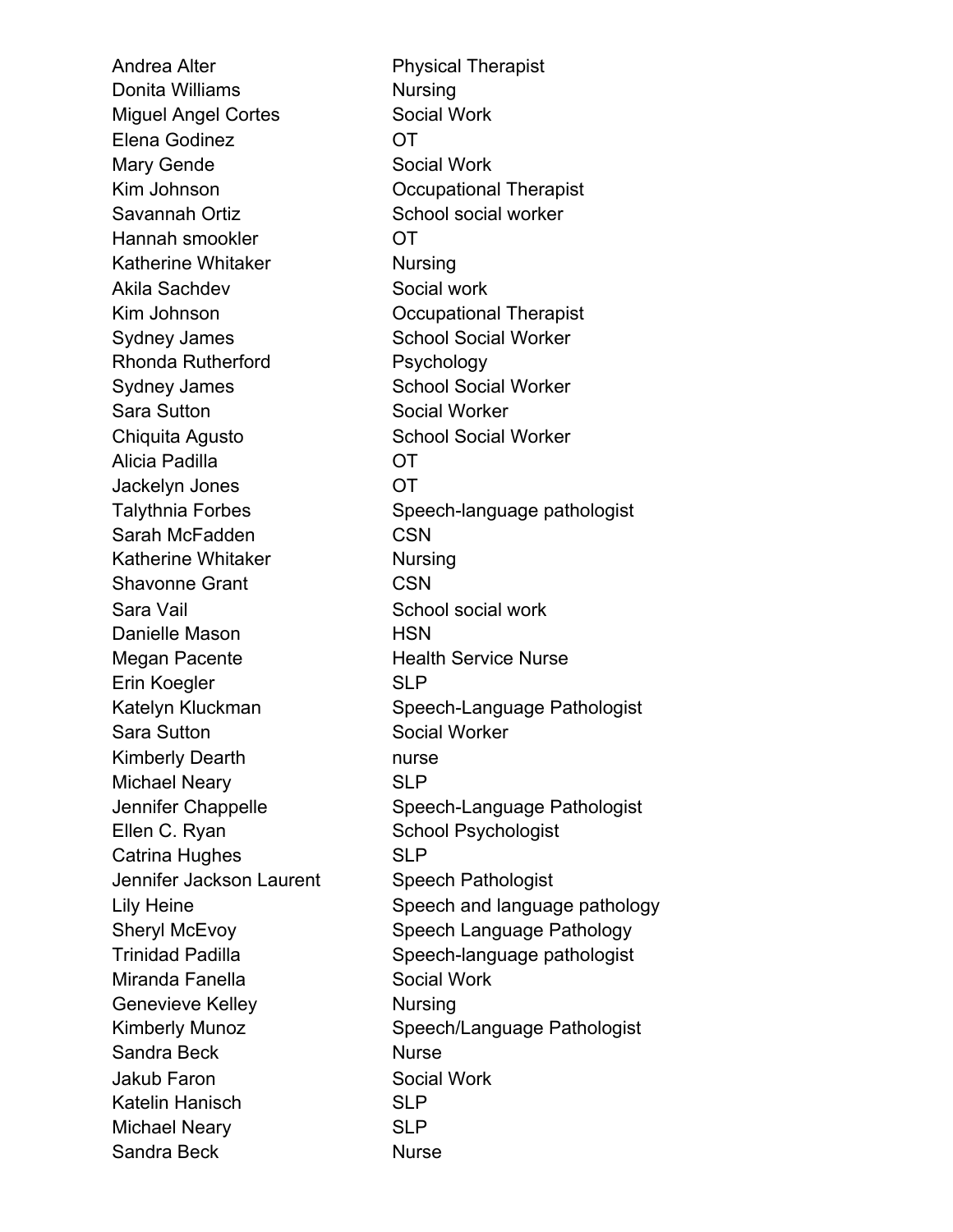Laura Guengerich SLP Rocio Campos HSN Gina cannella CSN Amanda Mohler School Psychology Jean Hayes SLP Cate Brodner speech Carolina Moskal SLP Elaine Rodríguez Physical therapist Dora Martinez **Physical Therapist** Sarah Fry **OT** Karen Vail **Speech** Matt Pflaum School Psychologist Alicia Toussaint **Physical Therapist** Rhonda Rutherford Psychology Sarah Fry **OT** Yositara Almeida School Psychologist Aaron Hosek School Psychologist Noel Schecter School Psychologist Margaret Daley School Psychologist Christopher A. Kleve Psychology Jamie Ratner School Psychologist Paulette Holmes School Psychologist Ariel House School Psychology Alyssa Overturf School Psychology Rachel Miller School Psychologist Tiffany Kennedy **SSW** Susan Volkober Speech Therapy Kizin Burton/Fox School Psychologist Heather morin Social work Danielle Downes School Psychology Maribel Santiago School social worker Genevieve Kelley Nursing Lorena Villaneuva<br>
Speech Therapist Margaret Wedell Social Work Samantha Lullo Social Work Margaret Daley School Psychologist Margaret Owens School Social Worker

Colleen Fahey Speech Language Pathologist Jordan Felkey Speech-Language Pathology Ryan Jagnandan Speech-Language Pathology Sarah Spadoni Sarah Spadoni Speech Language Pathologist Brandi Neuberg Speech language pathologist Katelyn Kluckman Speech-Language Pathologist Joycelyn Jones School Social Worker Kerry Marmozewicz Speech-language pathology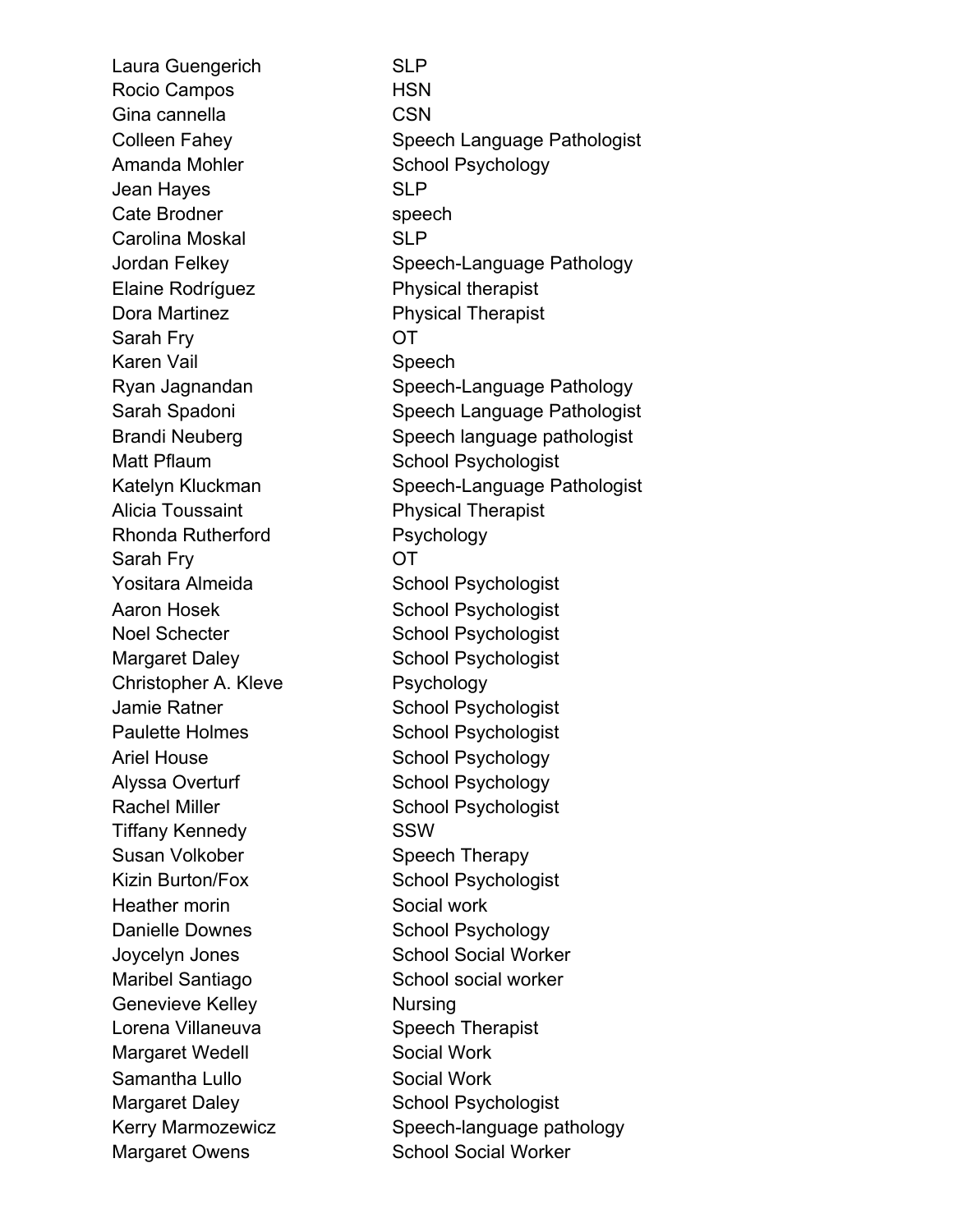Trisha Smith Social Work Madelyn Ternes Psychology Leigh Roberts Social Worker Neiah Williams Occupational Therapy Joanne Gutierrez Occupational Therapist Edith Serrano OT Mayla Jefferson McManigal Social worker Kenyatta Cochran **Communist Coccupational Therapy** Anne Smith **Psychologist** Julissa Rios **School Psychologist** Mary Barry **Audiologist** Dominique Johns Social worker Marley Mandelaro **Social Worker** Briana Naseer Psychology Janie Lentino Social Work Ira Finkel Social work Anne Cooper Social Worker Gloria Mojarro Social Worker Faustyna Rudz SLP Adam Turry School Social Worker Jamie Zimmer SLP Vera Ratner SSW Tersha Ziegenbein SLP Alicia Conway Social Work Diana Powitz Social Worker Leticia Hernandez SSW Michele Ristovski Social work Sidney Flaherty SLP Rosita Ramirez School Social Work Melissa Rivera Speech Pathologist Gina cannella CSN Anna Daras Speech Amanda Netburn SLP Rachel Kovacic Social Work Justine garcia Occupational therapy Laura Michel **Social worker** social worker Shannon Berry-Heller Social work Sara Vail Sara Vail School social work Rachel Temkin Social Worker

Amanda Murphy Speech-Language Pathologist Brooke Madison Speech Language Pathologist Amanda Sharp Speech-Language Pathology April Doyle CF - Speech-Language Pathologist Jenna Lesser Speech Language Pathologist Dayna Scaringe Speech Language Pathologist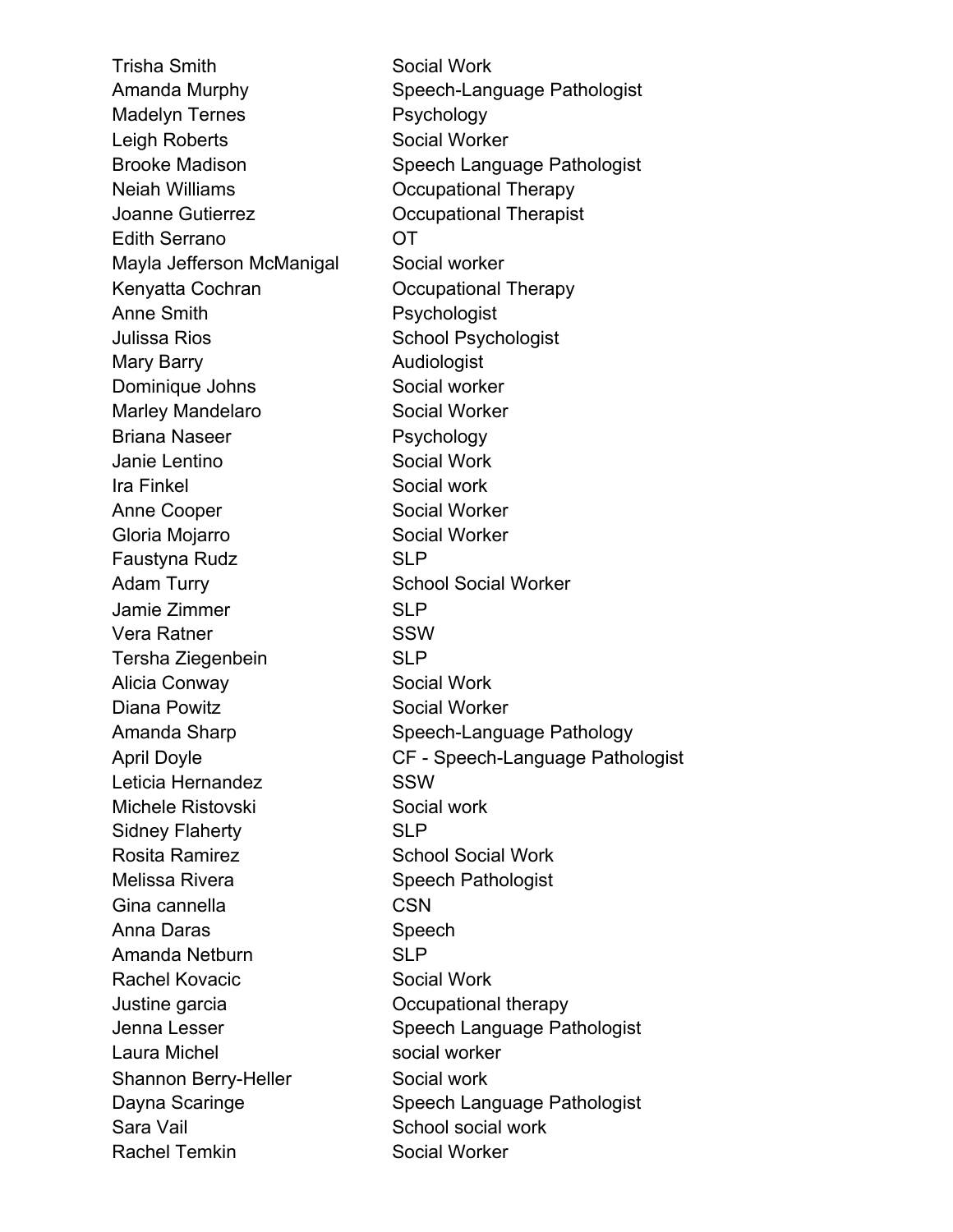Riane Graham SLP Maria R. Sauceda School Psychologist Allison Rousos Speech Pathologist Dylan trotto **Psych** Stefanie Irmen **OT** Noel Schecter School Psychologist Gwyneth D Mason-Walker Social Worker Olivia DeLeon-Rodriguez Social worker Casey Fennell Social Work Catherine Carpenter **Psychologist** Nicole Miodonski School psychologist Juanita Brown LPN Sidney Flaherty SLP Alejandra Ochoa School Social Work Sandra Gutierrez School Psychologist Cozette Roper Social Work Mary Difino Social worker Melissa Rivera Speech Pathologist Brenda Bouquet Social Worker Maureen van de Water Social Work Vera Ratner SSW Carol Reilly School Nurse Rachel Wallach **December Contact Contact Presenting Contact Presenting Contact Present** Occupational Therapist Michelle Gaither Social Worker Dorothy W-Brown Clinician JoEllen Strehlow School Psychologist Nicolle Hall-Pasternak SLP Chiquita Agusto School Social Worker Relin De Leon **Communist** Occupational Therapist Lisa Guralnick Social worker Sidney Flaherty SLP Mario Cordova Social work Monique Gunn Social Worker Beth Eysenbach Speech pathologist Phyllis Washington LPN Nicole Joseph School Psychologist Tricia Ormsby SLP Sharon Tillman School Social Worker Breana Rannazzisi SLP Megan Kay **School social work** School social work

Elizabeth Easter Speech language pathologist Christina Horde Speech-Language Pathologist Stefannie Bills Speech-language pathologist Jessica Daw Speech Language Pathologist Renee Natale Speech-language pathologist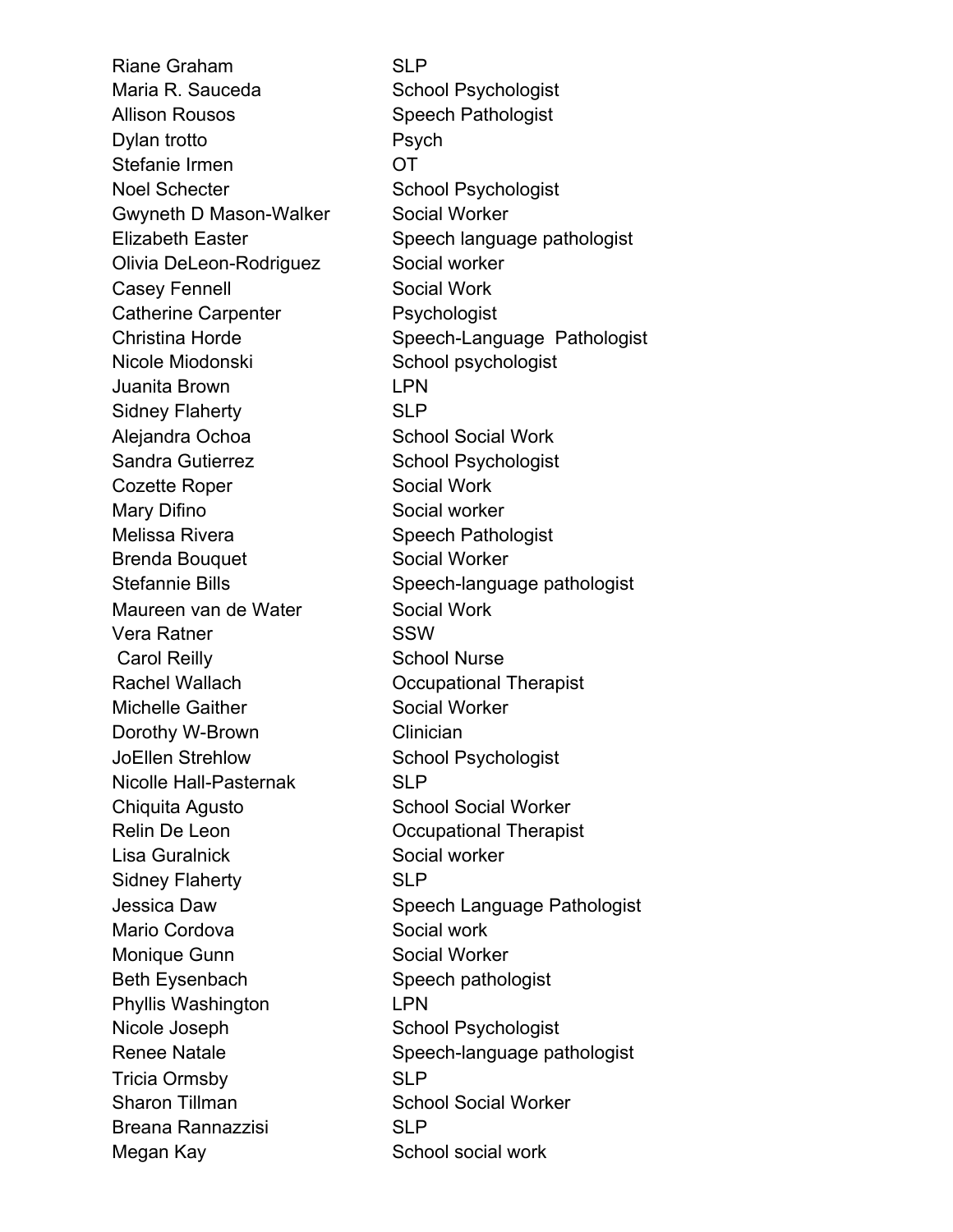Katelyn Lewis **Speech-Language Pathologist** Julia Harrison Speech pathology Erika Grisell **SLP** Karla Johnson SSW Adrianna Dzierzanowski Speech Language Pathology Julia Harrison Speech pathology Cynthia Castro Social Worker Emily McPartlin Speech & Language Pathology Nicole Downs Speech language pathology JUANITA ROBINSON Speech Liliana Díaz-Vázquez Speech language pathologist Esmeralda Sanchez Speech Language Pathologist Jessica Diaz Speech Language Pathology Angela Rodriguez Speech-Language Pathology Katelan Van Saun Speech Pathology Jean Hayes SLP Jennifer Jackson Laurent Speech Pathologist Samantha Steiber School Social Work Christian Knighten School Social Worker Danielle Mason **HSN** Taylor Eighmy SLP Marie Miszta **SLP** Reema hamadeh SLP Kristy Paul SLP Gloria Rettke SPL Samantha Black Speech-Language Pathology Angela Patino Social Work Jeaneen Jordan Speech Pathologist Katherine Simon SLP Jessica Sandoval **School Social Worker** Cara Brennan Speech-Language Pathologist Brenda Bouquet Social Worker Kathryn Roberson speech pathologist Richard Martin Speech-Language Pathologist Mary Esposito-Usterbowski School Psychologist Tammy Todd Nurse Emily McCabe School Social Worker Trisha Bruecken SLP Lea St. Martin School Psychologist Robin Brand School Psychologist Kathryn Sloan School Social Worker Kim Johnson **Communist** Occupational Therapist Eboni King SLP Fabiola Perez-Duran School Social Worker Chiquita Agusto School Social Worker